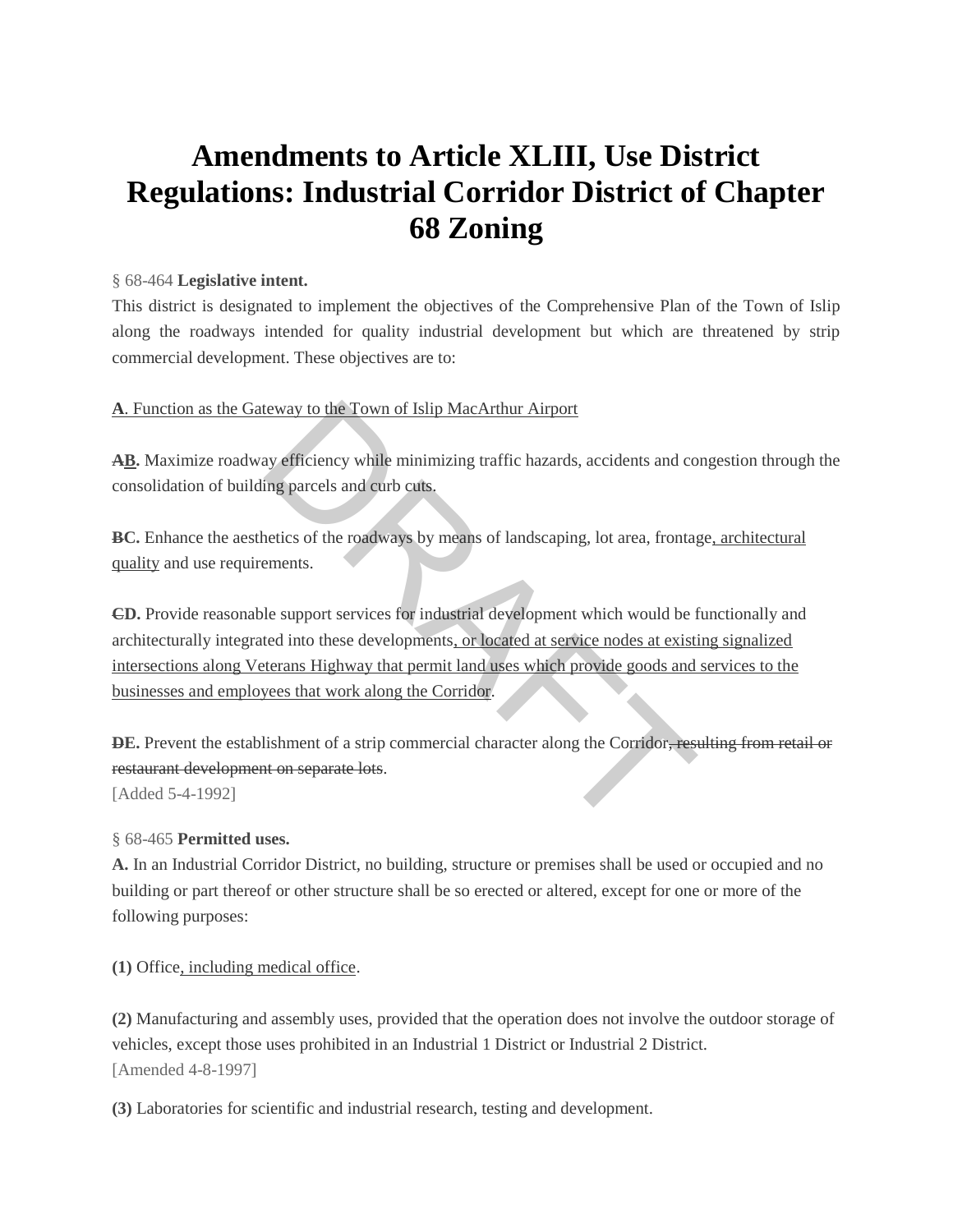**[\(4\)](https://www.ecode360.com/7707047#7707047)** Municipal and public facilities, excluding retail off-track betting and casino facilities. [Amended 4-8-1997]

**[\(5\)](https://www.ecode360.com/7707048#7707048)** Freestanding retail bank subject to the following criteria: [Added 2-9-2010**[\[1\]](https://www.ecode360.com/7707036#ft7707048-1)**]

**[\(a\)](https://www.ecode360.com/14300671#14300671)** Any property or structure used for a freestanding bank shall meet the specific dimensional requirements contained within this article.

**[\(b\)](https://www.ecode360.com/14300672#14300672)** A deed covenant offering establishing a permanent vehicular cross access, formalized by a future reciprocal easement, to any adjacent property, shall be filed with the Suffolk County Clerk prior to the issuance of any building permits for a freestanding bank.

**[\(c\)](https://www.ecode360.com/14300673#14300673)** Any separate bank drive-through shall be subject to a Planning Board special permit pursuant to § **[68-](https://www.ecode360.com/7707068#7707068) [466.1](https://www.ecode360.com/7707068#7707068)**

**[\(d\)](https://www.ecode360.com/15527865#15527865)** There shall be no more than one freestanding bank on a single parcel. [Added 10-25-2011]

# $[1]$

*Editor's Note: Former Subsection A(5), Educational institutions, was repealed 6-22-1999.*

**[\(6\)](https://www.ecode360.com/7707049#7707049)** Retail bank, located within an existing multiunit structure containing other permitted uses, provided that it does not occupy more than 30% of the gross floor area of any such structure. [Amended 2-9-2010] manus for a freestanding bank.<br>
drive-through shall be subject to a Planning Board special perm<br>
more than one freestanding bank on a single parcel.<br>
Subsection A(5), Educational institutions, was repealed 6-22-1<br>
d within

**[\(7\)](https://www.ecode360.com/7707050#7707050)** Funeral parlor/home. [Added 4-8-1997]

**[\(8\)](https://www.ecode360.com/7707051#7707051)** Nursing home. [Added 4-8-1997]

**[\(9\)](https://www.ecode360.com/7707052#7707052)** Adult day-care facility. [Added 4-8-1997]

**[\(10\)](https://www.ecode360.com/7707053#7707053)** Veterinarian, provided that all activities take place within the building. [Added 4-8-1997]

**[\(11\)](https://www.ecode360.com/7707054#7707054)** Child day-care center. [Added 3-23-1999]

**[\(12\)](https://www.ecode360.com/7707055#7707055)** Public school. [Added 3-23-1999]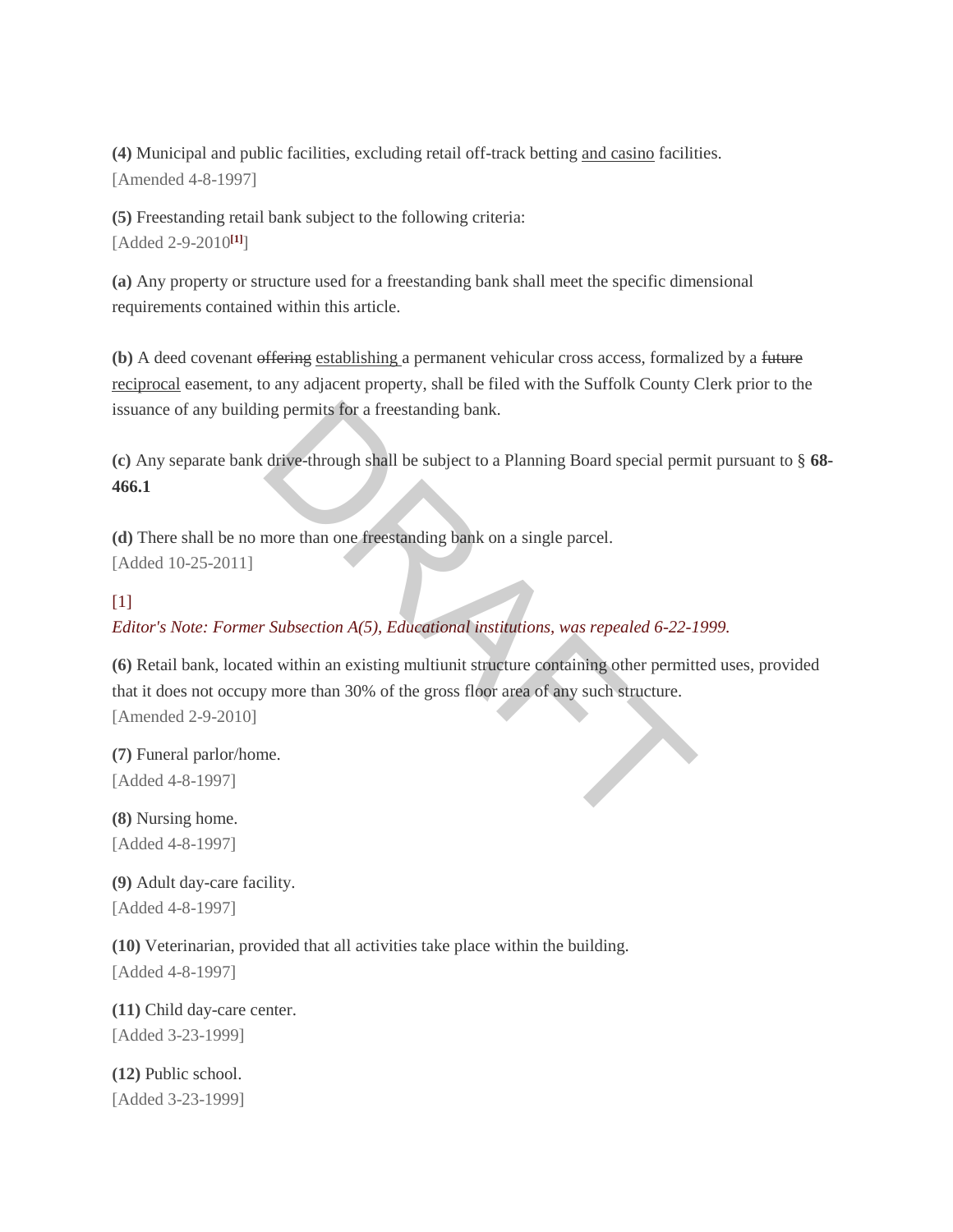**[\(13\)](https://www.ecode360.com/7707056#7707056)** Private or parochial school, including preschool programs, elementary and secondary schools, vocational schools and other non-degree-granting schools including self-defense, dance, swimming, gymnastics and similar instruction/programs, except those associated with manufacturing or truck driving. [Added 3-23-1999]

**[\(14\)](https://www.ecode360.com/14300681#14300681)** Health club. [Added 2-9-2010]

(**15**) Job training (including but not limited to those associated with manufacturing, but not including truck driver schools or schools with similar associated traffic impacts)

(**16**) Hotel, provided the development meets the following criteria:

a) Each hotel unit must have a bathroom with at least a shower and /or bathtub, toilet, and sink.

b) Within the building the hotel must have a lobby from which all rooms are accessible (via

hallways, elevators). No exterior doors to hotel rooms permitted.

c) All hotels shall be equipped with sprinkler and fire alarm systems.

d) Adequate off-street parking and loading space(s) as required.

e) Off-street parking shall be adequately lit but shall not be located, installed, or maintained so as

to create a traffic hazard or nuisance for motorists or adjacent properties.

(**17**) A multiple use incorporating permitted uses in this section with up to 25% of the floor area utilized by one or more of the following retail or service uses integrated into the principle building or as a separate building with pedestrian connections to the principle building which do not exceed a total of 15,000 square feet as a single use: unit must have a bathroom with at least a shower and /or bathtul<br>building the hotel must have a lobby from which all rooms are a<br>levators). No exterior doors to hotel rooms permitted.<br>hall be equipped with sprinkler and fi

- a) Personal service establishment
- b) Office equipment and service
- c) Office supplies
- d) Dry cleaning
- e) Delicatessen (with floor area maximum of 2,000 square feet and operating hours limited to 15 hours a day or less)

(**18**) Drive thru bank kiosk provided any associated exterior lighting shall comply with the Town of Islip's Exterior Lighting Standards found in Article LII, and any relevant Federal and State statutes.

**[B.](https://www.ecode360.com/7707057#7707057)** Nothing herein contained shall be construed to permit the erection, alteration, addition, maintenance or use of any premises which shall provide outdoor storage, outside service, outside display, outside counter or window service, except as provided in § **[68-465A\(6\)](https://www.ecode360.com/7707049#7707049)**. [Added 4-1-1986**[\[2\]](https://www.ecode360.com/7707036#ft7707057-2)**]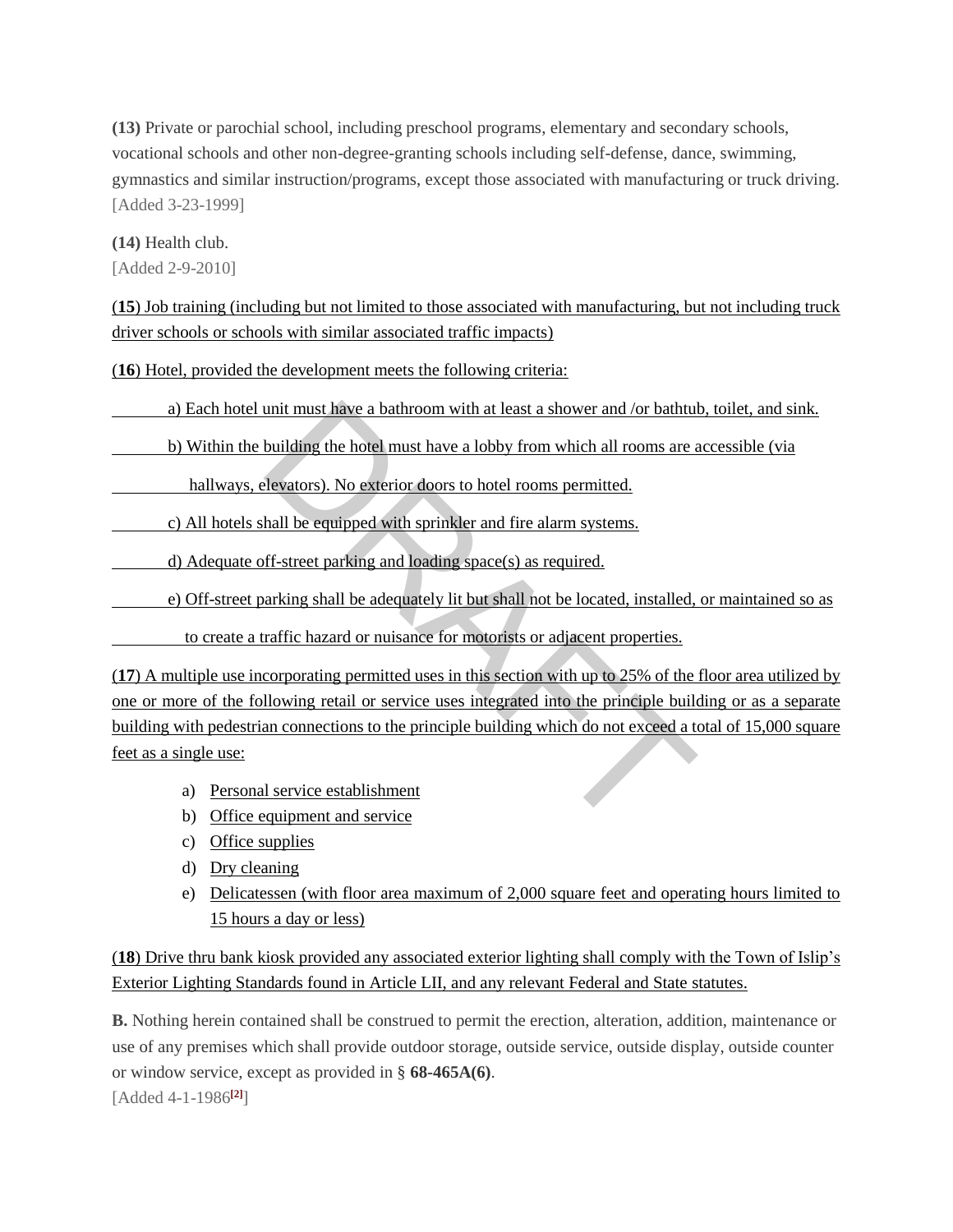#### [\[2\]](https://www.ecode360.com/7707036#ref7707057-2)*Editor's Note: This ordinance also provided that it would take effect 4-20-1986.*

§ 68-466 **[Uses permitted by special permit from Town Board after public hearing.](https://www.ecode360.com/7707036#7707058)** [Amended 4-22-1986; 5-4-1992; 4-8-1997; 4-21-1998]

The following uses are permitted by special permit from the Town Board after a public hearing:

**[A.](https://www.ecode360.com/7707059#7707059)** (Reserved)

**[B.](https://www.ecode360.com/7707060#7707060)** University or college dormitory or similar residential use. (Reserved) [Added 3-23-1999]

**[C.](https://www.ecode360.com/7707061#7707061)** Food service establishment, restaurant, minor restaurant, bar, tavern or nightclub, cafeteria, delicatessen or any other establishment for the service of food or beverages, whether such food service is intended for on-premises or off-premises or indoor or outdoor consumption. Such uses shall only be permitted when operated in conjunction with other permitted uses located on the subject parcel and in a design and manner that is architecturally and functionally blended with the principal use of the property. A determination of the acceptability of the plan for the food serving use shall be made by the Department of Planning based on the following criteria: Ishment, restaurant, minor restaurant, bar, tavern or mightclub, correctablishment for the service of food or beverages, whether see or off premises or indoor or outdoor consumption. Such use ed in conjunction with other p

**[\(1\)](https://www.ecode360.com/7707062#7707062)** The use shall be centrally located within the site and accessible to the occupants of the site.

**[\(2\)](https://www.ecode360.com/7707063#7707063)** The use shall be invisible from or inconspicuously located in relation to Veterans Memorial Highway. **[\(3\)](https://www.ecode360.com/7707064#7707064)** Signage or other advertisements relating to the use along Veterans Memorial Highway shall be limited to one lawn sign, of an industrial/corporate character, not to exceed 32 square feet.

**[\(4\)](https://www.ecode360.com/7707065#7707065)** Preference shall be given to locations within a principal building. A freestanding building for this use shall be subject to the inclusion of the following amenities which may include, but not be limited to, an enclosed or outdoor eating area, which includes seating, a landscaped plaza and a water sculpture element; and visible and attractive walkways between the use and all other buildings on the site. (Reserved)

**[D.](https://www.ecode360.com/7707066#7707066)** Psychiatric clinic, drug treatment center or similar health related facility, excluding overnight residential treatment facilities.**[\[1\]](https://www.ecode360.com/7707036#ft7707066-1)**

[\[1\]](https://www.ecode360.com/7707036#ref7707066-1)*Editor's Note: Former Subsection E, regarding animal care centers, which immediately followed, was repealed 2-28-2017.* 

§ 68-466.1**[Uses permitted by special permit from Planning Board after public hearing.](https://www.ecode360.com/7707036#7707068)** [Added 4-8-1997]

**[A.](https://www.ecode360.com/7707069#7707069)** Showroom. [Amended 2-9-2010]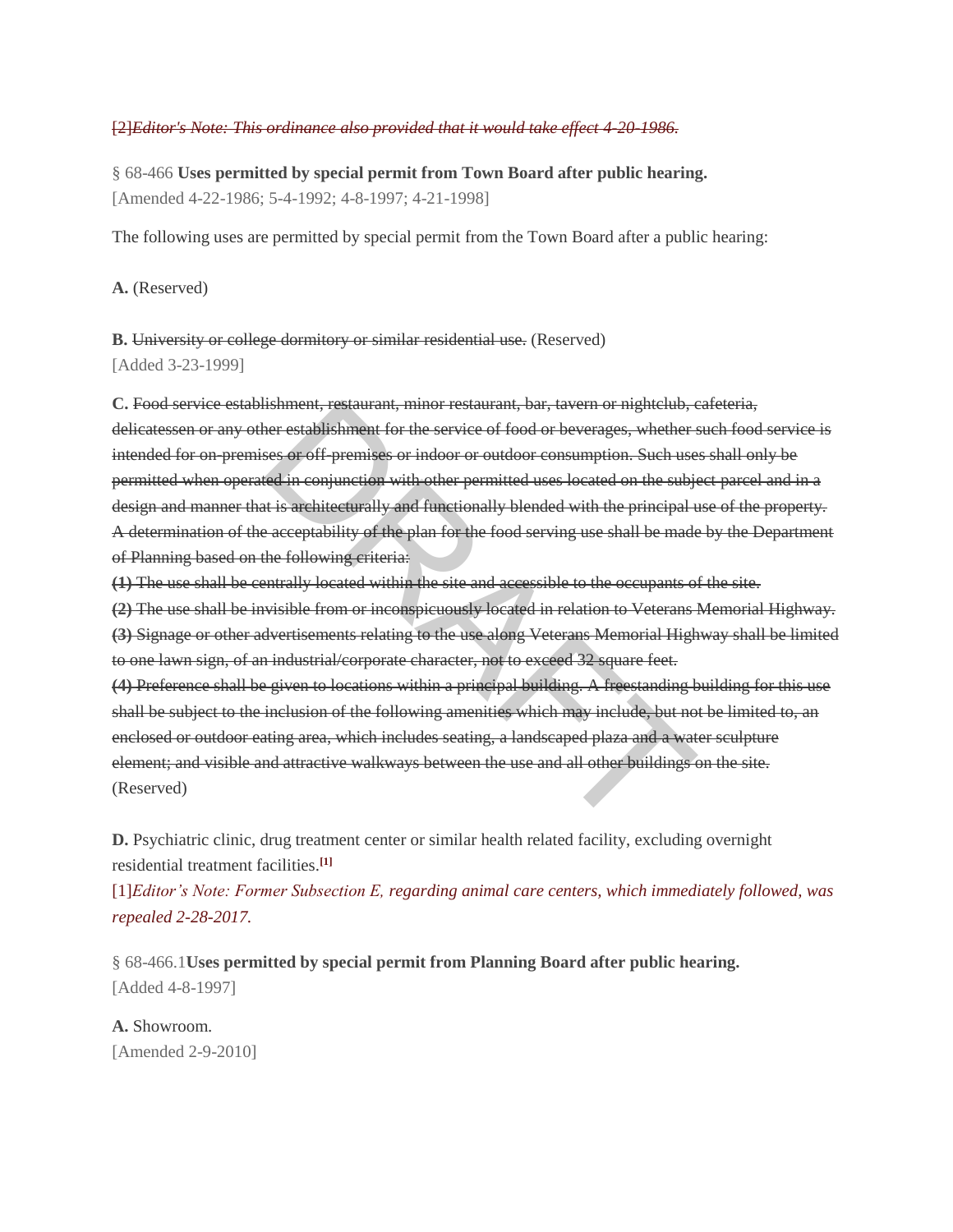**[B.](https://www.ecode360.com/7707070#7707070)** Warehouse use, provided no overhead doors shall face any street and further provided that any overhead doors are properly screened from view with fencing and/or landscaping pursuant to the satisfaction of the Planning Board.

[Amended 3-23-1999; 9-11-2001]

#### **[C.](https://www.ecode360.com/7707071#7707071)** Private parking garage as an accessory use to a permitted principal use.

**[DC.](https://www.ecode360.com/7707072#7707072)** Industrial/business service use involving office support services including printing, document reproduction, storage facilities, provision of building retail/wholesale/office and business related supplies, and similarly related functions.

[Added 3-23-1999]

**[ED.](https://www.ecode360.com/7707073#7707073)** Private or parochial college or university excluding dormitories and other college or university residential uses.

[Added 3-23-1999]

[FE.](https://www.ecode360.com/7707074#7707074) Businesses which involve the outdoor or overnight parking of registered vehicles as an accessory use to a permitted principle use, provided that all vehicles shall be properly screened from view pursuant to the direction of and in the discretion of the Planning Board. [Added 9-11-2001] ial college or university excluding dormitories and other college<br>involve the outdoor or overnight parking of registered vehicles<br>e use, provided that all vehicles shall be properly screened from<br>the discretion of the Plan

**[GF.](https://www.ecode360.com/14300682#14300682)** Bank drive-through. [Added 2-9-2010]

**[HG.](https://www.ecode360.com/14705869#14705869)** Outside seating as an accessory use to a permitted bar, tavern, nightclub, restaurant, or minor restaurant, or fast food restaurant use, provided the site otherwise complies with all applicable Code requirements and subject to the following requirements:

[Added 10-13-2010]

**[\(1\)](https://www.ecode360.com/14705870#14705870)** Outside seating shall be permitted for dining purposes only. The service and consumption of alcohol shall only be permitted as clearly accessory and incidental to the service of food. No outside bar shall be permitted. In no case shall the service of alcohol be permitted off site.

**[\(2\)](https://www.ecode360.com/14705871#14705871)** Outdoor loudspeakers, exterior live entertainment or dancing of any kind shall not be permitted.

**[\(3\)](https://www.ecode360.com/14705872#14705872)** Outside seating shall only be permitted to operate between the hours of 8:00 a.m. and 11:00 p.m.

**[\(4\)](https://www.ecode360.com/14705873#14705873)** Outside seating shall be permitted on the subject parcel adjacent to the building only, provided it does

not encroach onto any sidewalk adjacent to a parking lot by more than 50% and further provided there is a minimum unobstructed sidewalk area of eight feet. If on-street parking is permitted adjacent to the sidewalk, then a minimum unobstructed sidewalk area of five feet shall be required.

(5) The outdoor area shall be located a minimum of 150 feet from any single-family residence.

**[IH.](https://www.ecode360.com/27377876#27377876)** Indoor recreational use. [Added 5-21-2013]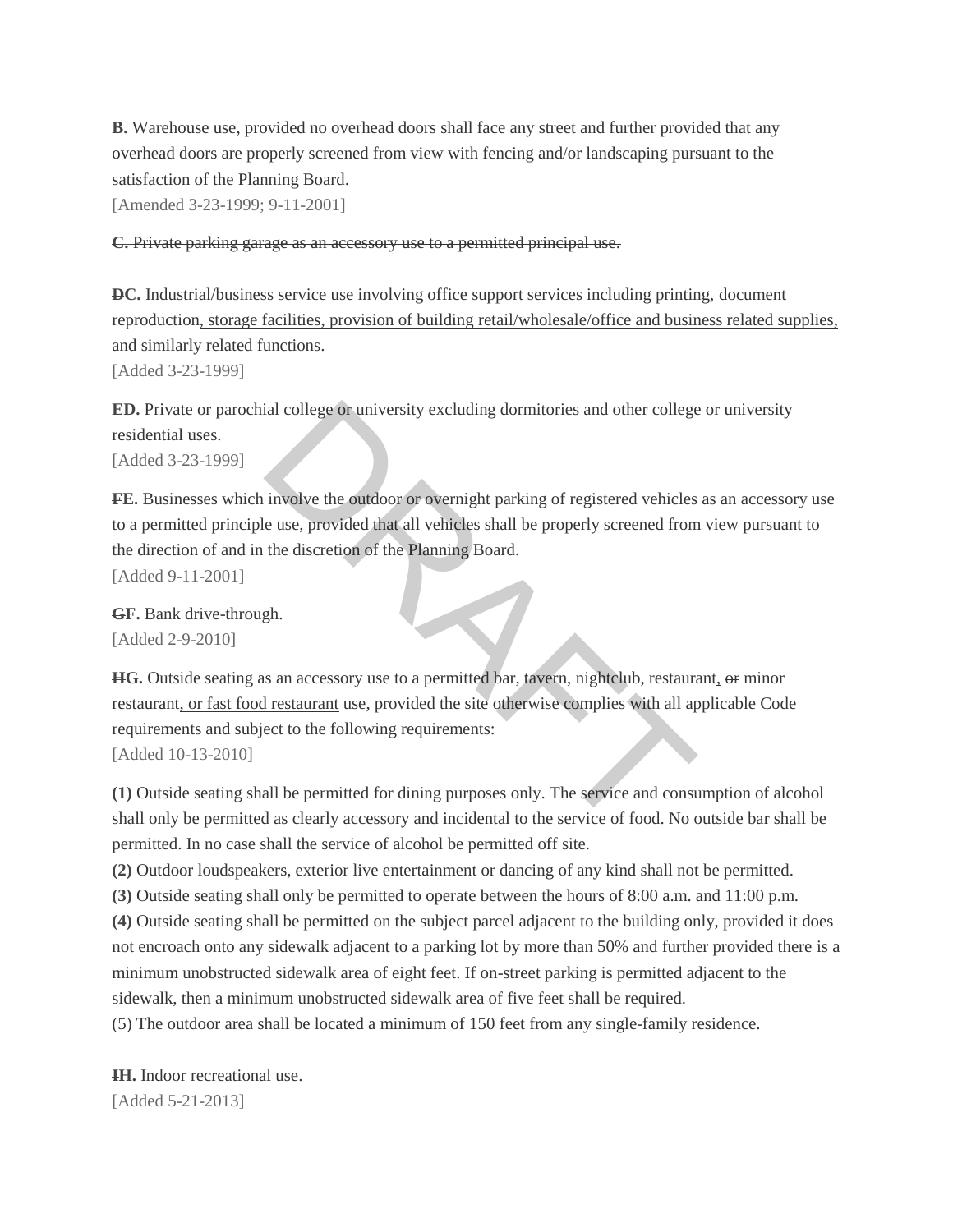**JI.** Taxi office, when adjacent to a residential use or zone.

[Added 8-5-2014]

**[KJ.](https://www.ecode360.com/32099046#32099046)** Animal care center.

[Added 2-28-2017]

**K.** A multiple use incorporating permitted uses in §68-465 with up to 25% of the remaining floor area utilized by one or more of the following retail or service uses integrated into the principle building or as a separate building with pedestrian connections to the principle building and which do not exceed a total of 15,000 square feet as a single use:

- (1) Restaurant/minor restaurant (no drive-thru)
- (2) Pharmacy with drive-thru (maximum of 15,000 square feet)
- (3) Specialty food shop (maximum of 8,000 square feet)
- (4) Bar, Tavern, Nightclub

L. The following service and limited retail uses will be considered by the **Planning Board** for **parcels with frontage on Veterans Memorial Highway that are located at the signalized intersections along Veterans Memorial Highway** (those established as of the date of adoption of this section and as referenced in the associated corridor study) subject to the conditions provided in (§68-466.3) and if in conformance with the density requirements provided in §68-470. and shop (maximum of 8,000 square feet)<br>
Nightclub<br>
ce and limited retail uses will be considered by the **Planning Bo**<br> **S. Memorial Highway that are located at the signalized**<br> **Highway** (those established as of the date

- a) Restaurant
- b) Fast Food Restaurant (with drive-thru)
- c) Pharmacy (with drive-thru)
- d) Specialty food market
- e) Bars, taverns, nightclubs
- f) Retail Fuel Service Stations with a Convenience Market Component subject to the following conditions.
	- a) Must be located at least ¼-mile from an existing fuel station or former station which continues to have related improvements in place (i.e. tanks, fuel pump, canopy) that is located on the same side of Veterans Memorial Highway.
	- b) Shall include a food market component which has a minimum of 50% of the interior floor area dedicated to food service including prepared foods/beverages and optional customer seating.
	- c) If an outdoor seating area for dining purposes is proposed, such area shall be accessible only between the hours of 8 am and 11 pm. No consumption of alcohol shall be permitted on the site. If included, the area provided as outdoor seating with canopy shall not be counted towards floor area in calculation of maximum floor area ratio.
	- d) No gasoline service station premises shall be permitted to locate within 200 feet of a school, playground, recreation center, public library, or church.
	- e) Shall be consistent with the requirements of Article XXVII for Retail Fuel Service Stations
	- f) No vehicle repair or storage shall be permitted.

§ 68-466.2 **[\(Reserved\) Uses permitted after review and approval of Planning Board.](https://www.ecode360.com/7707036#7707075) [1]**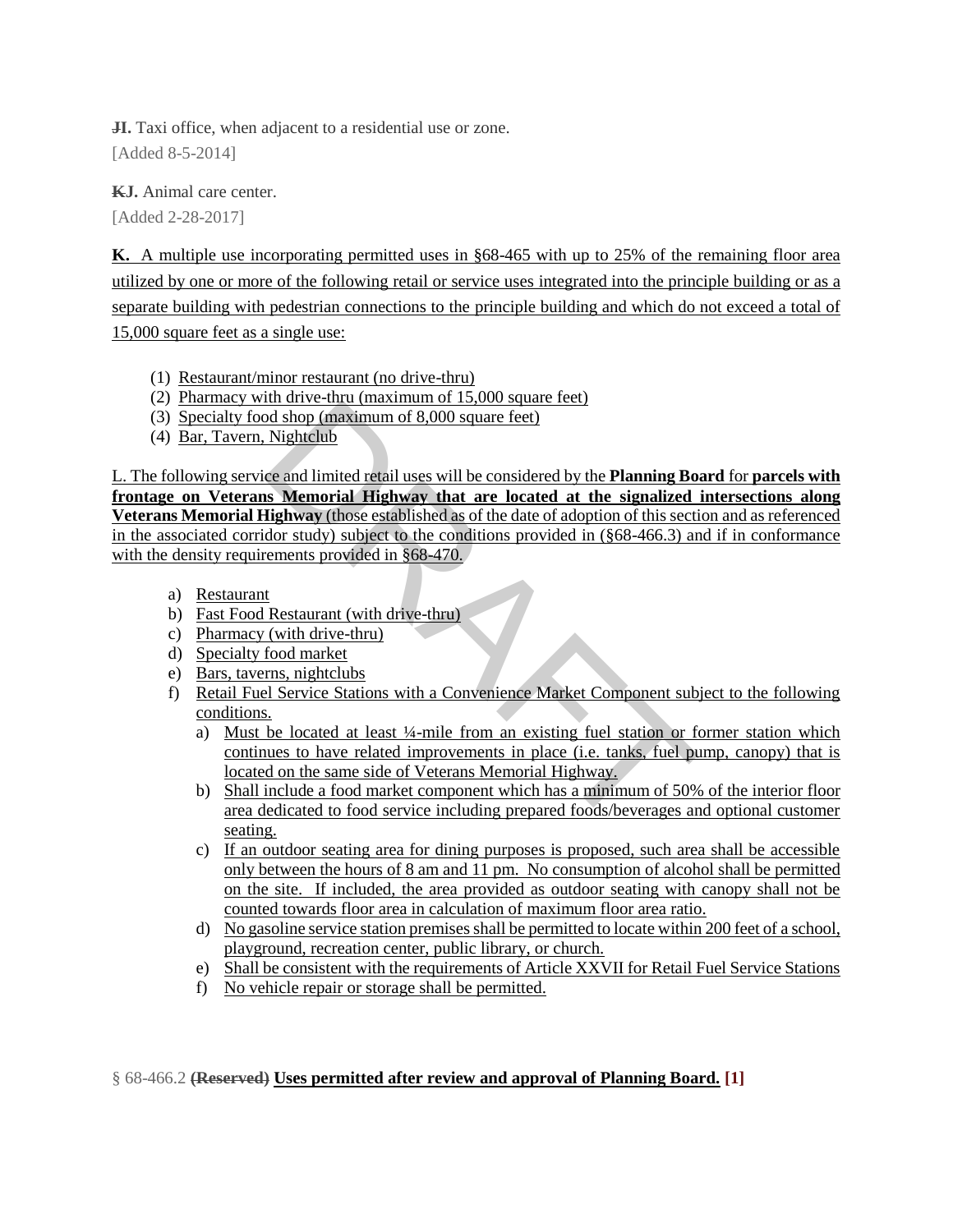- A The following uses are permitted after the review and approval of the Planning Board without complying with the notice requirements of §68-32, subject to compliance with the following criteria:
	- (1) A parking relaxation of no greater than 20%.
	- (2) A landscaping relaxation of no greater than 20%.
	- (3) Approval will not result in any on- or off-site traffic impacts, as determined by the Planning Board.
	- (4) The use is consistent with the spirit and intent of the Town Code and Comprehensive Plan.
	- (5) The site is not adjacent to any residential use or zone.

B. Uses.

- (1) Showroom
- (2) Warehouse use, provided no overhead doors shall face any street and further provided that any overhead doors are properly screened from view with fencing and/or landscaping pursuant to the satisfaction of the Planning Board.
- (3) Industrial/business service use involving office support services including printing, document reproduction, storage facilities, provision of building/office and business related supplies, and similarly related functions.
- (4) Outside seating as an accessory use to a permitted, restaurant, minor restaurant, or fast food restaurant use, subject to the requirements of §68-466.1 G.

[\[1\]](https://www.ecode360.com/7707036#ref7707075-1)*Editor's Note: Former § 68-466.2, Uses permitted by special exception from Board of Appeals after public hearing, added 4-8-1997, was repealed 3-23-1999.* 

# **§ 68-466.3 Additional conditions for special permits**

- A For applications involving a fast food restaurant, pharmacy with drive thru, retail fuel station with convenience market, or when otherwise deemed necessary by the Planning Board, a traffic and roadway analysis prepared by a professional engineer specializing in transportation shall be submitted with the application for review by the Town and shall include analysis of access and provision of appropriate deceleration lane, turning lane as well as analysis for need for modification of signal timing, additional intersection improvements. mant to the satisfaction of the Planning Board.<br>
The satisfaction of the Planning Board.<br>
The satisfaction of the Planning Board.<br>
The supplies, and similarly related functions.<br>
Supplies, and similarly related functions.<br>
- B The subject property shall execute a cross access agreement to allow for future cross access between adjoining parcels.

§ 68-467 **[Accessory uses.](https://www.ecode360.com/7707036#7707076)**

The following uses shall be permitted when located on the same lot as the uses permitted in §§ **[68-](https://www.ecode360.com/7707042#7707042) [465](https://www.ecode360.com/7707042#7707042)** and **[68-466](https://www.ecode360.com/7707058#7707058)**:

**[A.](https://www.ecode360.com/7707077#7707077)** Signs as permitted and regulated under §68-477 and Article **[XXIX](https://www.ecode360.com/7706350#7706350)**.

**[B.](https://www.ecode360.com/7707078#7707078)** Other customary accessory uses and structures, provided that such uses are clearly incidental to the principal use, do not include any activity commonly conducted as a business and do not require a separate building.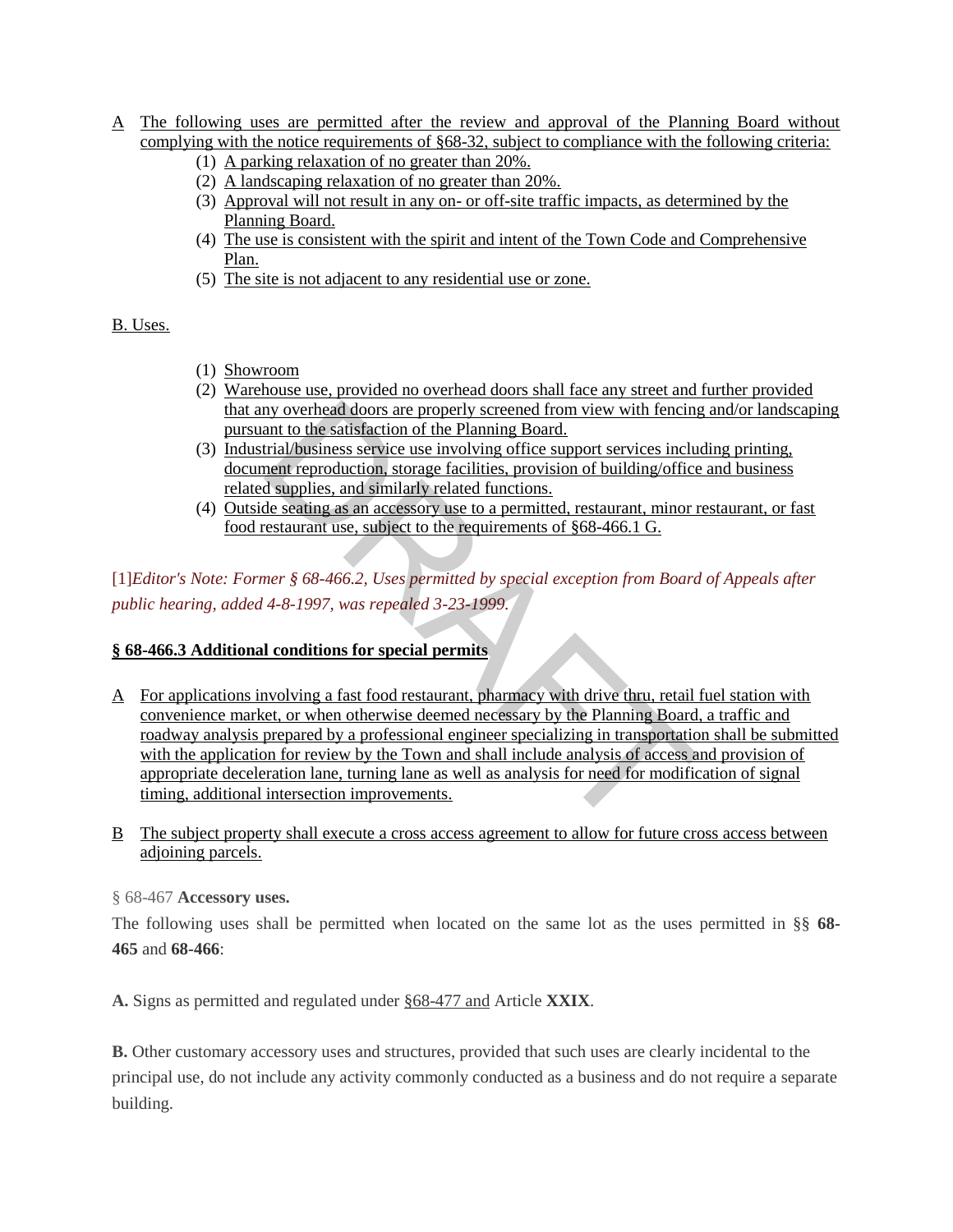**[C.](https://www.ecode360.com/7707079#7707079)** A single accessory retail or showroom use, provided the use is completely contained within the industrial building and sells only goods being manufactured, processed, or warehoused in the principal industrial building. The area devoted to this accessory retail use, including all storage, stocking, and business space, shall not exceed 210% of the gross floor area of the industrial building or exceed a maximum of 2,000 square feet, whichever is less, and separate exterior signage for this use shall be prohibited.

[Added 4-5-2005]

**[D.](https://www.ecode360.com/13931932#13931932)** Industrial accessory wind energy turbines as defined in § **[68-3](https://www.ecode360.com/7703256#7703256)** of this chapter.

[Added 9-29-2009]

**[E.](https://www.ecode360.com/16140817#16140817)** Spray booth, provided the booth has received a permit from the New York State Department of Environmental Conservation or evidence is submitted demonstrating exemption for said permit. [Added 6-19-2012]

F. Parking garage as an accessory use to a permitted principal use unless adjacent to a residential use or zone, in which case is prohibited.

# G. Hotel Accessory Uses

The following accessory uses shall be permitted within the hotel building:

- a) One apartment with or without kitchen facilities for the use of the hotel manager or caretaker and his/her family.
- b) Minor restaurant, dining room, and vending area permitted for hotels with less than **60** rooms.
- c) Meeting/conference rooms and banquet facilities.
- d) Laundry facilities for use by hotel guests and staff only.
- e) Business center.
- f) Recreational facilities for the exclusive use of hotel guests.
- g) Dining facility/restaurant within the building for hotels with **60** or more hotel rooms. Note that a separate entrance is permitted for restaurant within the hotel, but that access must also be provided from within the hotel. vation or evidence is submitted demonstrating exemption for said and an accessory use to a permitted principal use unless adjacent to prohibited.<br>
<u>Jses</u><br>
sessory uses shall be permitted within the hotel building:<br>
ment wi
- h) Bar, tavern or nightclub within the building for hotels with **60** or more hotel rooms.

§ 68-468 **Height restrictions.**

**[A.](https://www.ecode360.com/7707081#7707081)** No building or structure shall be erected to a height in excess of 60 feet or four stories, except under the provisions of § **[68-468B](https://www.ecode360.com/7707082#7707082)**, except as otherwise restricted by the Federal Aviation Administration.

**[B.](https://www.ecode360.com/7707082#7707082)** Any portion of a building may be erected to a height in excess of 60 feet if such portion of such building is set back two additional feet for each one foot of additional height beyond the required setbacks from public streets, planned public streets or the district boundary lines.**[\[1\]](https://www.ecode360.com/7707036#ft7707082-1)**

 $[1]$ 

*Editor's Note: Former Subsection C, Exceptions, which immediately followed this subsection, was repealed 11-1-1988.*

**[C.](https://www.ecode360.com/7707083#7707083)** Flagpoles shall not exceed 35 feet in height. [Added 9-11-2001]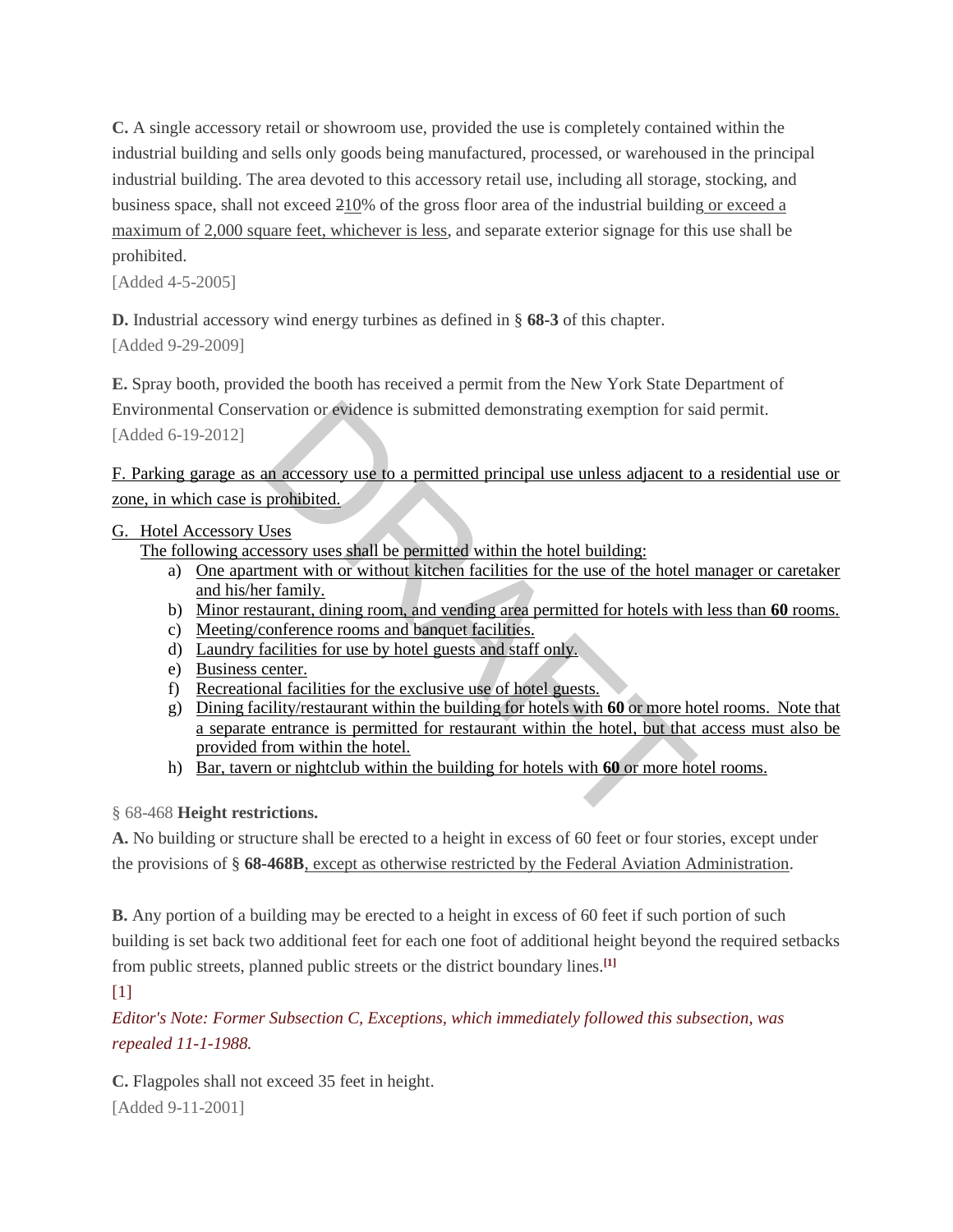#### § 68-469 **[Percentage of lot occupancy.](https://www.ecode360.com/7707036#7707084)**

[Amended 11-1-1988; 5-4-1992]

**[A.](https://www.ecode360.com/7707085#7707085)** The total buildable area, including all buildings, shall not exceed a floor area ratio of 0.35.

**[B.](https://www.ecode360.com/7707086#7707086)** A food service establishment shall not exceed a floor area ratio of 0.035 nor shall a food service establishment constitute more than 20% of the total floor area at any time. The installation of covered patios that do not exceed 400 SF which provide outdoor seating areas for employees to gather shall not be included in the floor area calculation for the purpose of calculating FAR.

C The floor area of parking structures/garages and subsurface parking is not to be included in the calculation for maximum floor area ratio.

D Indoor amenity space (e.g. lobbies, atria, etc.) that occupies more than 1.5% of the building floor space for offices and industrial buildings may be provided and this area shall not be counted towards allowable FAR.

§ 68-470 **[Area density.](https://www.ecode360.com/7707036#7707087)**

[Amended 2-9-2010]

**[A.](https://www.ecode360.com/14300686#14300686)** The minimum lot area for a freestanding retail bank, as a primary use, shall be 35,000 square feet. [Amended 10-25-2011]

**[B.](https://www.ecode360.com/14300687#14300687)** The minimum lot area for all other uses in this district shall be 120,000 square feet.

- A (Reserved)
- B A hotel room shall have an area of at least 300 square feet and there shall be a minimum of 1,250 square feet of site area for each hotel room. In no case shall a hotel use have a lot area less than 120,000 square feet. ce (e.g. lobbies, atria, etc.) that occupies more than 1.5% of the<br>strial buildings may be provided and this area shall not be counter-<br>strial buildings may be provided and this area shall not be counter-<br>present for a fr
- C Density requirements for permitted uses per **§68-465** are provided in the table below.

| Permitted Uses (per §68-465)   | <b>Minimum Lot Area (SF)</b> |
|--------------------------------|------------------------------|
| Freestanding retail bank, as a |                              |
| primary use.                   |                              |
| Drive thru bank kiosk          | 20,000                       |
| Other permitted uses per §68-  | 120,000                      |
|                                |                              |

D Density Requirements for uses permitted only at existing signalized intersections (per **§68-466** or **§68-466.1**) are provided in the table below.

| <u>Use</u> | <b>Minimum</b> | <b>Maximum</b>    | <b>Minimum</b>     | <b>Minimum</b>     | <b>Minimum</b> |
|------------|----------------|-------------------|--------------------|--------------------|----------------|
|            | lot area       | <b>Building</b>   | <b>Frontage on</b> | <b>Frontage on</b> | separation     |
|            | dedicated      | Gross             | Veteran's          | <b>Secondary</b>   | <u>from</u>    |
|            | to the use     | <b>Floor Area</b> | <b>Memorial</b>    | <b>Road</b>        | same use       |
|            | (SF)           | (SF)              | <b>Highway</b>     |                    | on same        |
|            |                |                   |                    |                    | side of        |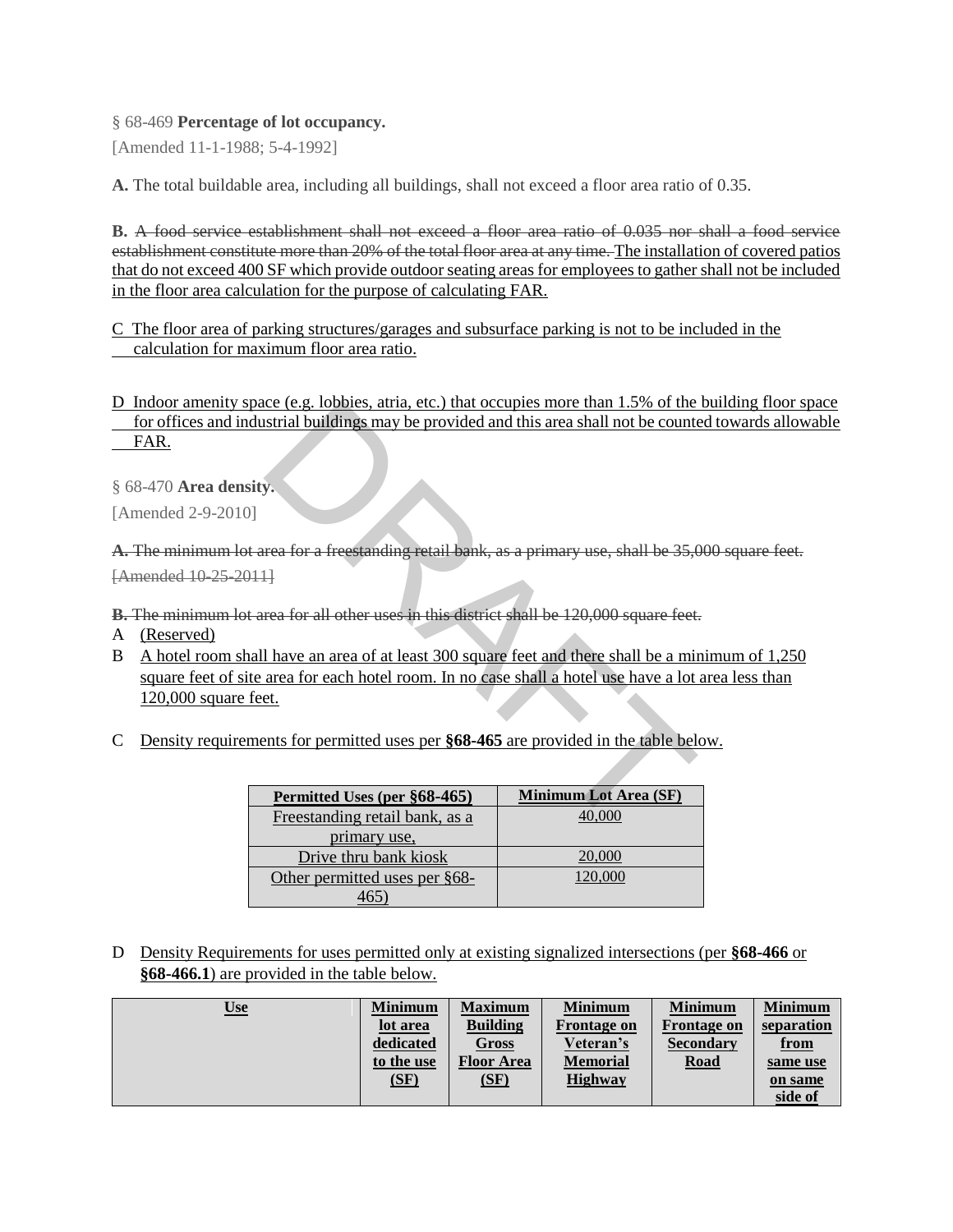|               |                                           |           |                       |      |               | Veteran's<br><b>Highway</b> |
|---------------|-------------------------------------------|-----------|-----------------------|------|---------------|-----------------------------|
| a)            | Restaurant (no-drive thru)                | 40,000 SF | $\tilde{\phantom{a}}$ | 100' | $100^{\circ}$ | N/A                         |
| $\mathbf{b}$  | Fast Food Restaurant (with<br>drive-thru) | 60,000 SF | $\tilde{\phantom{a}}$ | 150' | 150'          | N/A                         |
|               | Pharmacy (with drive-thru)                | 80,000 SF | 15,000 SF             | 200' | $200^{\circ}$ | N/A                         |
| $\mathcal{C}$ |                                           |           |                       |      |               |                             |
| $\mathbf{d}$  | Specialty food market                     | 80,000 SF | 8,000 SF              | 200' | $100^{\circ}$ | N/A                         |
| e)            | <b>Retail Fuel Service Stations</b>       | 80,000 SF | $\tilde{\phantom{a}}$ | 150' | 150'          | $\frac{1}{4}$ mile          |
|               | with a Convenience Market                 |           |                       |      |               | $(see §68-$                 |
|               | Component                                 |           |                       |      |               | $466.1$ (L)                 |
|               |                                           |           |                       |      |               | for details)                |

§ 68-471 **[Width of lot.](https://www.ecode360.com/7707036#7707088)**

[Amended 2-9-2010]

**[A.](https://www.ecode360.com/14300688#14300688)** The minimum width of lot for uses permitted in this district shall be 300 feet throughout, except as noted below.

**[B.](https://www.ecode360.com/14313005#14313005)** The minimum width of lot for freestanding banks as a primary use, and drive thru bank kiosks, in this district shall be  $150$  100 feet throughout as measured parallel to Veterans Memorial Highway at the seventy-five-foot front yard.

C. The minimum frontage requirements in §68-470 D shall supersede the lot width requirement in this section for those listed uses.

§ 68-472 **[Front yard.](https://www.ecode360.com/7707036#7707089)** [Amended 4-21-1998; 2-9-2010]

**[A.](https://www.ecode360.com/7707090#7707090)** All buildings, except those listed below, shall have a primary front yard setback of 100 feet along Veterans Memorial Highway and a minimum secondary front yard setback of 50 feet along any other roadways. A minimum of 40 feet of that portion of said yard bordering Veterans Memorial Highway shall be landscaped in accordance with Town of Islip Subdivision and Land Development Regulations. A maximum of 10 feet of this requirement can be located in the Veterans Manorial Highway right-of-way. A minimum of 25 feet of that portion of the front yard bordering streets intersecting Veterans Memorial Highway shall be similarly landscaped. The State of this district shall be 300 feet through<br>
the of lot for freestanding banks as a primary use<u>, and drive thru</u><br>
10 feet throughout as measured parallel to Veterans Memorial H<br>
10 feet throughout as measured par

**[B.](https://www.ecode360.com/7707091#7707091)** No structure shall be permitted within any front yard.

**[C.](https://www.ecode360.com/14300689#14300689)** Freestanding banks, as a primary use, shall have a front yard setback of 75 feet along Veterans Memorial Highway and a minimum second front yard setback of 50 feet along any other roadways. A minimum of 20 feet of that portion of said yard bordering Veterans Memorial Highway shall be landscaped in accordance with Town of Islip Subdivision and Land Development Regulations. A maximum of 12 feet of this requirement may be located in the Veterans Memorial Highway right-of-way.

§ 68-473 **[Side yards.](https://www.ecode360.com/7707036#7707092)**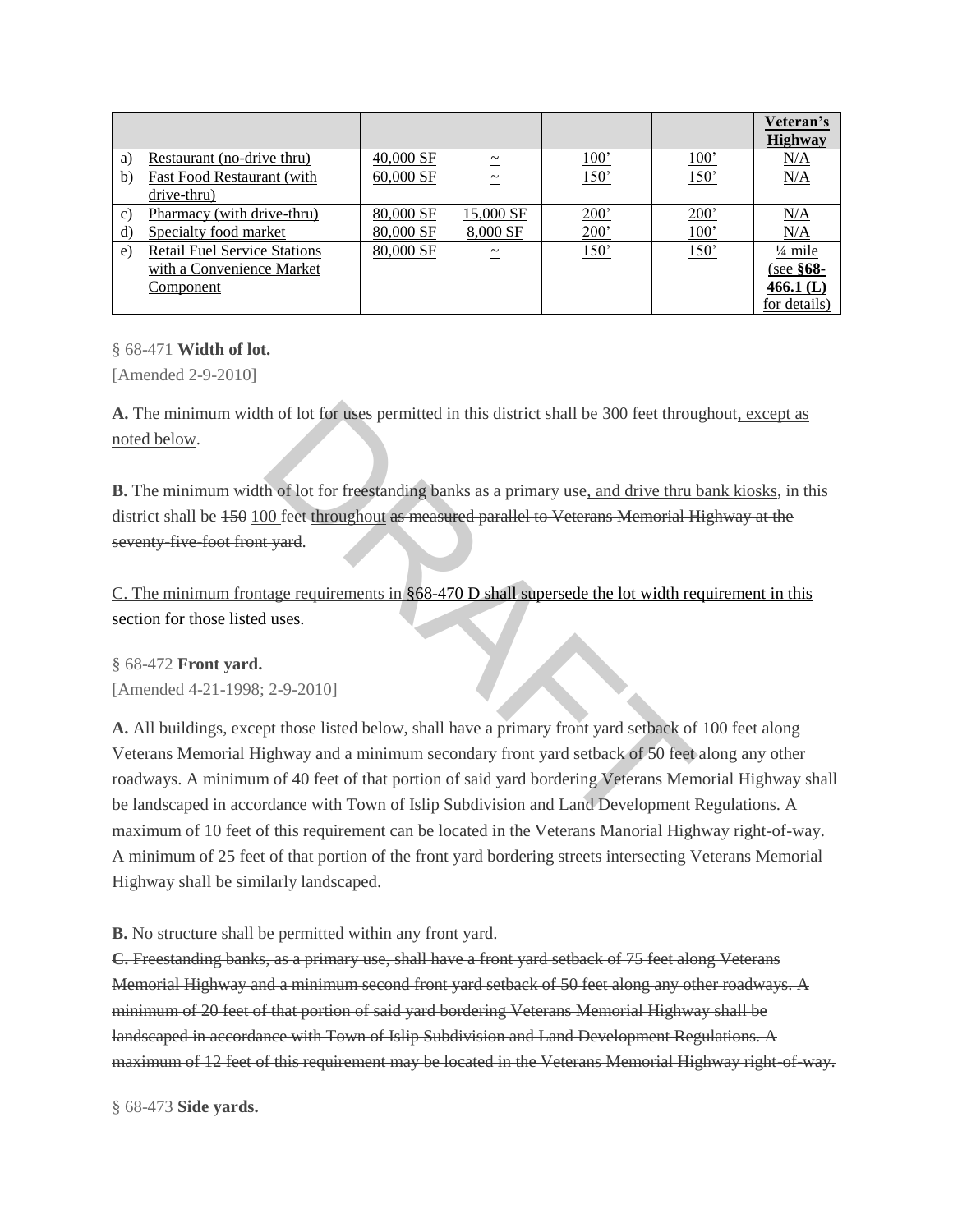[Amended 4-22-1986; 9-11-2001; 2-9-2010]

**[A.](https://www.ecode360.com/14300690#14300690)** All buildings, except those listed below, shall have a minimum side yard of 25 feet. Where the side yard abuts a residential district or use, a minimum side yard of 50 feet shall be required.

**[B.](https://www.ecode360.com/14300691#14300691)** Freestanding banks, as a primary use, shall have a minimum side yard of 15 feet. Where the side yard abuts a residential district or use, a minimum side yard of 50 feet shall be required.

## § 68-474 **[Rear yard.](https://www.ecode360.com/7707036#7707093)**

All buildings shall have a minimum rear yard of 25 feet. Where the rear yard abuts a residential district, a minimum rear yard of not less than 50 feet shall be required.

## § 68-475 **[Off-street loading.](https://www.ecode360.com/7707036#7707094)**

No loading areas shall be located within a front yard or within 100 feet of a residential district.

# § 68-476 **Architectural drawings.**

- A. High quality architecture proportionate to the property size is required. Applications for development within the ICD shall include rRepresentative architectural elevation drawings for all proposed structures shall be submitted to be reviewed and approved by the Planning Division. Elevations and shall include the following information: height, building design, color, materials, signs and exposed exterior mechanical equipment. All exterior walls shall be completed with finished quality building materials that shall provide for architecturally compatible building design. and ing.<br>
and drawings.<br>
and drawings.<br>
and drawings.<br>
and drawings.<br>
and drawings.<br>
and drawings.<br>
and drawings.<br>
and drawings.<br>
and drawings.<br>
and drawings.<br>
and drawings.<br>
bethere the propertive architectural elevator<br>
	- 1) Windows and openings shall be provided in each façade of any new building unless deemed technically or programmatically infeasible. Where infeasible, spandrel glass (faux windows) shall be utilized. Windows shall be appropriately sized to the scale of the building. Utilizing natural light into interior spaces to offset use of artificial lighting, along with photo sensor control is encouraged.
	- 2) Incorporation of a minimum number of Architectural features into building facades visible from roadways. This may include porticos over doorways, cornices, decorative ornament appropriate for the architecture, window wall framing, or an atrium. No building façade shall exceed 50 feet in length without interruption of the horizontal plane by one or more of the following architectural features:
		- a. Exterior wall interruption (change in the projection or recess in the plane of at least 2 feet in depth);
		- b. Change in material, texture, or pattern;
		- c. Columns, piers, pilasters or other structural and/or decorative elements; and/or,
		- d. Changes in fenestration pattern.
	- 3) Building materials/finishes: All new buildings, of any building type, shall be designed and constructed using quality building materials appropriately applied to create aesthetically pleasing and enduring structures that contribute positively to the overall character of the Corridor. Efface and decorative concrete block shall be limited to accent bands not to exceed 10% of all façade. Aluminum siding shall be prohibited.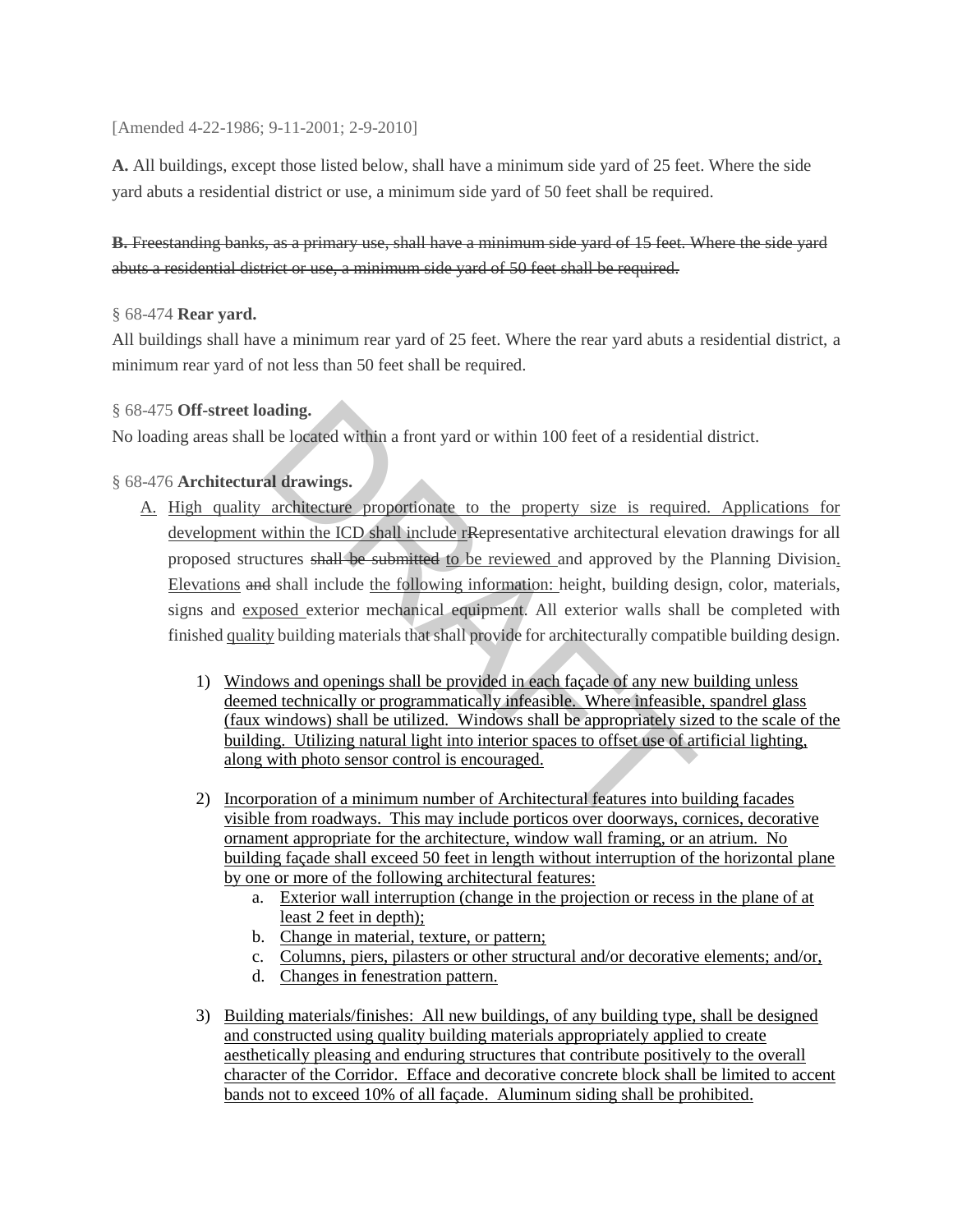- 4) Architectural finishes for rooflines: Exposed coping edge shall be incorporated as a design element proportionate to the façade material, visually reinforced with a proportionate horizontal banding of the façade starting at the coping.
- B. Screening Rooftop equipment, mechanical equipment, dumpsters, loading areas, parking garages etc. shall be screened consistent with the building style or for ground level features, with fencing and/or landscaping.
- C. Franchise architecture shall be modified to achieve the highest architectural standard for the use.

# § [68-477](https://www.ecode360.com/7707036#7707096) **Signs**

With the exception of the following, aAll provisions of the Sign Ordinance shall be complied with.<sup>[\[1\]](https://www.ecode360.com/7707036#ft7707096-1)</sup> In addition, in the case of multitenant structures, a plan shall be submitted for Planning Division approval showing all signs. They shall be uniformly compatible in terms of design, color and materials and shall not be distracting to motorists. The following, a All provisions of the Sign Ordinance shall be<br>of multitenant structures, a plan shall be submitted for Plannin<br>y shall be uniformly compatible in terms of design, color and m<br>insts.<br>the properties with a m

- A. For multitenant properties with a minimum frontage on Veterans Highway of 300 linear feet or greater, the maximum ground sign area may be increased to 64 square feet.
- B. Additional facial signs permitted for multiple use buildings where multiple establishments are permitted. Maximum of one per establishment.
- C. A second facial sign, installed on the secondary façade, may be permitted for any buildings with dual street frontage (corner lots) within the ICD.

[\[1\]](https://www.ecode360.com/7707036#ref7707096-1)*Editor's Note: See Article XXIX, Signs, of this chapter.* 

# § 68-478 **[\(Reserved\) \[1\]](https://www.ecode360.com/7707036#7707097)**

[\[1\]](https://www.ecode360.com/7707036#ref7707097-1)*Editor's Note: Former § 68-47, Definitions, was repealed 10-13-2010.* 

# § 68-479 **[\(Reserved\) \[1\]](https://www.ecode360.com/7707036#7707099)**

[\[1\]](https://www.ecode360.com/7707036#ref7707099-1)*Editor's Note: Former § 68-479, Development bonus provisions, added 11-1-1988, was repealed 1-14- 2003.* 

# § 68-480 **[Relief from requirements.](https://www.ecode360.com/7707036#7707100)**

A permitted use may occupy any lot which was separately owned prior to March 5, 1985, and which has not come into common ownership with adjoining property, and which conforms to the area, density or width of lot requirement of the Zoning Ordinance prior to this enactment and conforms to all other minimum requirements of this ordinance.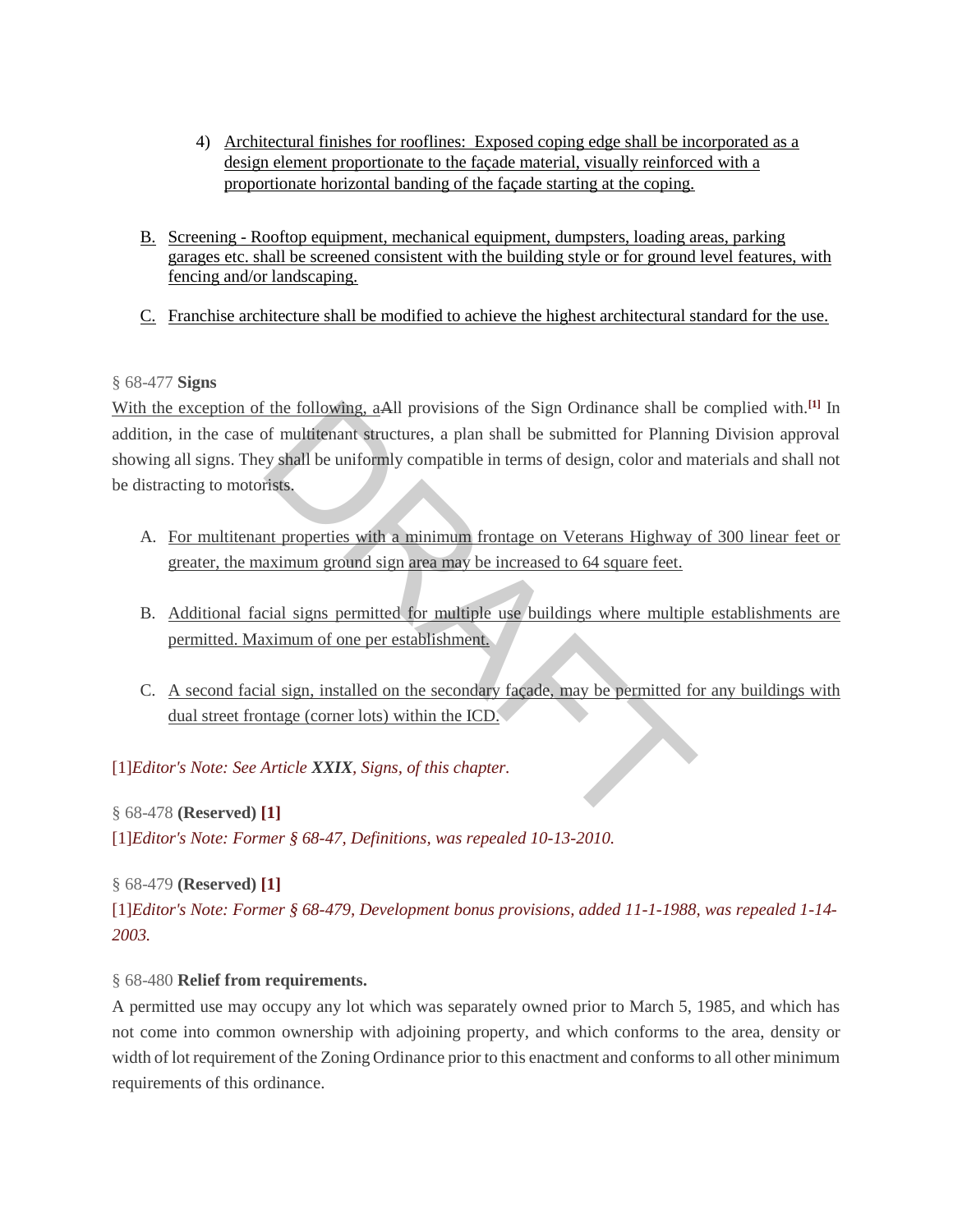# § 68-481 **[Variance procedure for nonconforming lots.](https://www.ecode360.com/7707036#7707101)**

[Amended 10-13-2010]

Lots in this district which have legal nonconforming status pursuant to § **[68-480](https://www.ecode360.com/7707100#7707100)** shall be subject to all other provisions of this ordinance.

## § 68-482 **[Description.](https://www.ecode360.com/7707036#7707102)**

**[A.](https://www.ecode360.com/7707103#7707103)** The following areas are designated as an Industrial Corridor District on the Official Map of the Town of Islip:

**[\(1\)](https://www.ecode360.com/7707104#7707104)** All properties which have frontage on Veterans Memorial Highway, in addition to all other properties located within 300 feet of Veterans Memorial Highway between the Long Island Expressway and Sunrise Highway. All properties within these boundaries presently zoned for residential or general service district use are excluded from this district. For the purposes of this ordinance, the eastern terminus of Veterans Memorial Highway shall be the eastern boundary of Tax Map No. 218-01-001.5, a point approximately 125 feet west of the center line of Waverly Avenue. es within these boundaries presently zoned for residential or gereal this district. For the purposes of this ordinance, the eastern tern all be the eastern boundary of Tax Map No. 218 01 001.5, a point line of Waverly Aven

§ 68-482.1 **Exterior site improvements.** [Added 4-8-1997; amended 8-12-2003]

**[A.](https://www.ecode360.com/7707111#7707111)** Parking, curbing, sidewalks, drainage, screen planting, buffers, street trees, dumpster enclosures, lighting, public improvements and all other applicable requirements of the Town Code and the Subdivision and Land Development Regulations shall be maintained unless otherwise modified or waived by the Planning Board or Town Board.

**[B.](https://www.ecode360.com/7707112#7707112)** The exterior site improvements and improvement of property shall be regulated under Article **[XXXI](https://www.ecode360.com/7706475#7706475)** of this ordinance.

[Amended 8-12-2003]

**[C.](https://www.ecode360.com/7707113#7707113)** A minimum buffer area of 25 50 feet in width in accordance with Town standards shall be provided and maintained adjacent to any residential zone or use. As an alternative, a minimum 30-foot vegetated buffer may be provided with a sound attenuation wall and new evergreen plantings on both sides of the wall.

D. Landscaping shall be required around the perimeter of buildings to the greatest extent practicable pursuant to the direction of the Planning Board.

E. Pedestrian connections shall be made between adjacent sites when feasible and appropriate. Pedestrian connections are to be placed away from vehicular drives/aisles and be attractive, adequately lit, constructed of high quality materials to connect plazas where appropriate to encourage walking between properties.